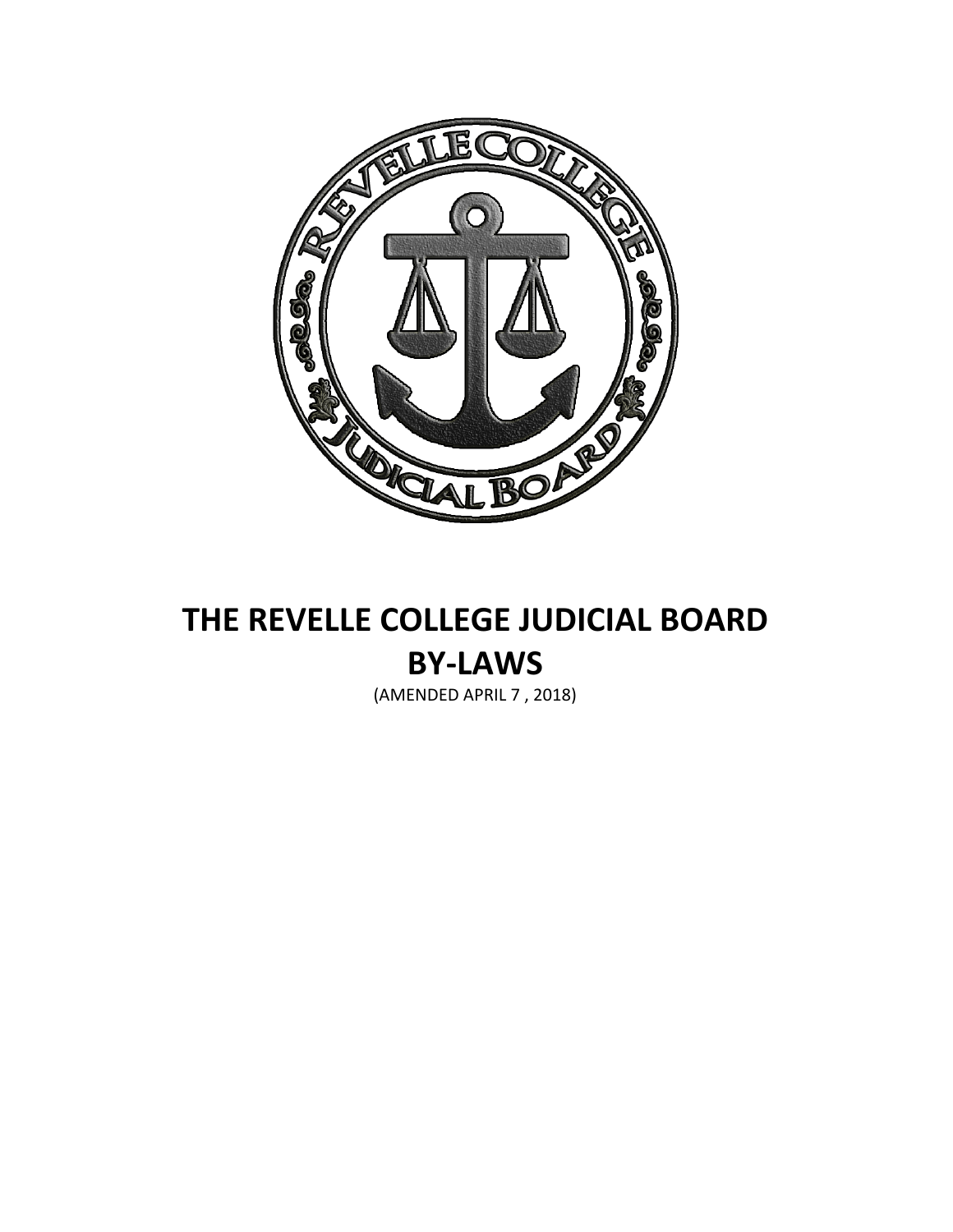# **CONTENTS**

PREFACE TO THE REVELLE COLLEGE JUDICIAL BOARD BY-LAWS

- BY-LAWS OF THE REVELLE COLLEGE JUDICIAL BOARD
- ARTICLE I. Purpose and Name
- ARTICLE II. Composition
- ARTICLE III. Meetings
- ARTICLE IV. Duties and Responsibilities of the Revelle J-Board
- ARTICLE V. Appointments
- ARTICLE VI. Affiliation with the Revelle College Council
- ARTICLE VII. Amendments of the Revelle J-Board by-laws
- ARTICLE VIII. Transition Information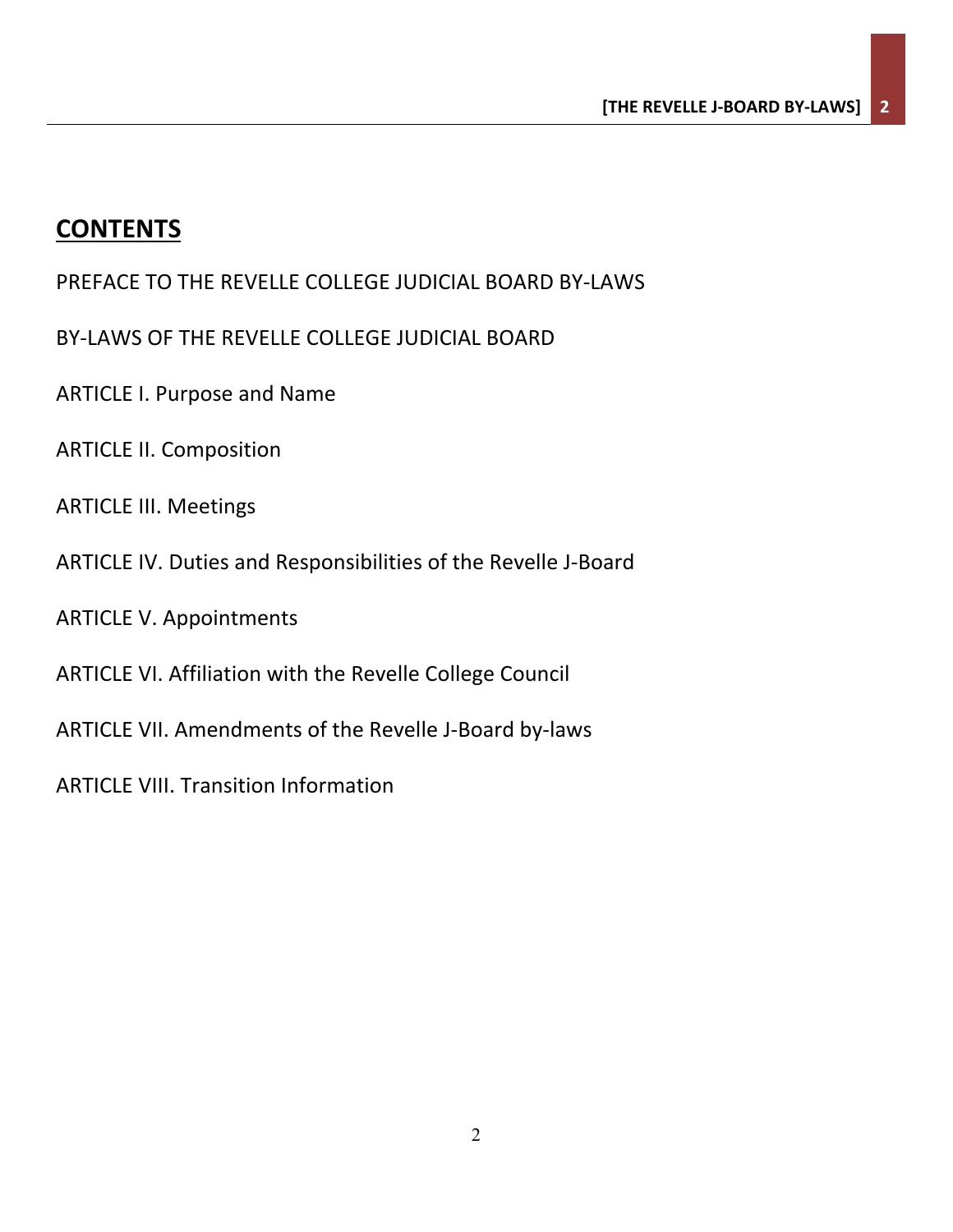# **ARTICLES**

# I. **Purpose and Name**

- a. The Revelle College Judicial Board serves to uphold the UC San Diego Student Conduct Code and other official Revelle College policies within the context of the Revelle College Community and its students.
- b. It is the aim of the Revelle College Judicial Board to serve Revelle College students as well as the Revelle College Administration in an unbiased manner.
- c. The Revelle College Judicial Board should actively promote the Principles of Community as well as the Student Conduct Code in the interest of educating community members on their rights and responsibilities both on and off campus.
- d. The name of this body shall be the Revelle College Judicial Board, hereinafter referred to as the Revelle J-Board.

# II. **Composition**

- a. The Revelle J-Board shall be composed of the following members:
	- i. Chairperson
	- ii. Director of Programming
	- iii. Community Outreach Manager
	- iv. Secretary
	- v. Ex-Officio Representative to the Revelle College Council
	- vi. There shall be no less than five (5) and no more than fifteen (15) members of the Revelle J-Board.
	- vii. It is in the best interest of the Revelle J-Board to aim for a diverse membership with respect to class level and gender; however, selection of members of the Revelle J-Board should reflect the interest within the community.
- b. Membership
	- i. Members of the Revelle J-Board must be registered students of Revelle College and must maintain at least a 2.0 average GPA.
	- ii. No member of the Revelle J-Board shall simultaneously serve as a voting member of the Revelle College Council.
	- iii. Once appointed to the Revelle J-Board, members of the board must commit to a one (1) year term, beginning when they are appointed, and ending at the following 5<sup>th</sup> week of Spring Quarter.
- c. Vacancies
	- i. If a member of the Revelle J-Board is removed or resigns, the Revelle J-Board may choose to appoint a student to fill the vacancy, if deemed necessary by the Chairperson.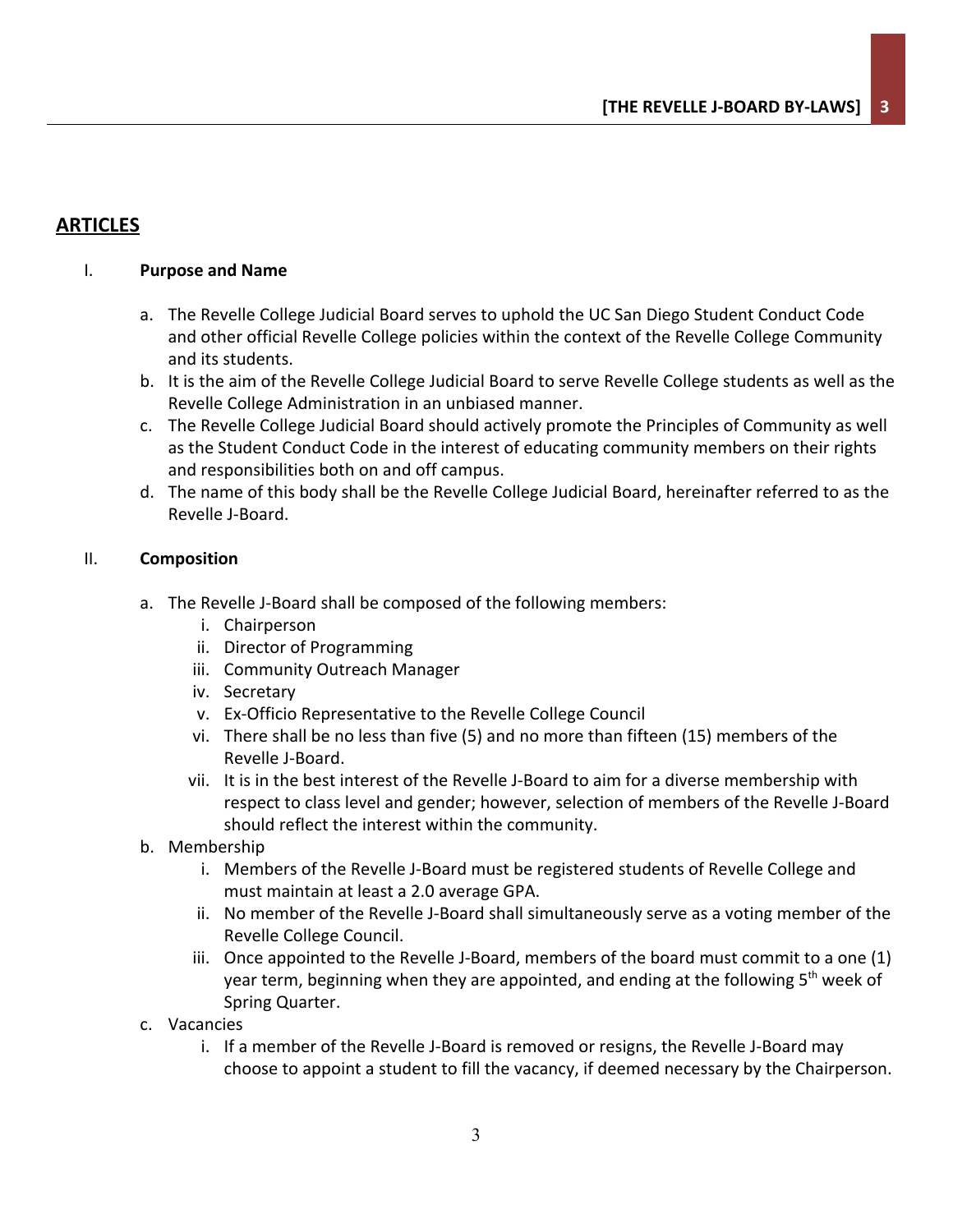- ii. If the Revelle J-Board no longer has at least five (5) members, the remaining members of the board must appoint enough members so that at least five (5) active members sit on the Revelle J-Board before any official Revelle J-Board business continues.
- d. Resignations and Reinstatements
	- i. All resignations must be submitted in writing to the Chairperson.
	- ii. If any members of the board who have resigned their positions wish to be reinstated, they may, at the discretion of the Chairperson, petition to be reinstated in their position. Petitions to be reinstated must be approved by the Chairperson and must be approved by a two-thirds (2/3) vote of present board members.
- e. Suspension or Expulsion of the Revelle J-Board Member
	- i. To consider a member for expulsion or suspension from the Revelle J-Board, a written proposal must be submitted during any Revelle J-Board meetings by no less than two (2) and no more than four (4) Revelle J-Board members. A simple majority vote of members present is required to deem the proposal valid and necessitate a formal hearing process.
		- 1. Grounds for expulsion or suspension of a member include misconduct or inactivity.
			- a. Misconduct constitutes any violation of the Student Conduct Code and/or Revelle J-Board by-laws.
			- b. Inactivity constitutes repeat or serious violations of a duty to the Revelle J-Board.
		- 2. Any member accused of misconduct or inactivity shall have their status on the Revelle J-Board temporarily suspended at the discretion of the advisor until the issue is resolved.
	- ii. The Revelle College Dean of Student Affairs shall be responsible for reviewing any reports of misconduct.
		- 1. The Dean of Student Affairs shall meet with the accused within ten (10) business days of receiving the report.
		- 2. The Dean of Student Affairs shall notify the Revelle J-Board of the final decision within five (5) business days of meeting with the accused.
		- 3. If the accused is found responsible for violating the Student Code of Conduct or Revelle J-Board by-laws, the Dean of Student Affairs may issue sanctions that they deem appropriate.
		- 4. If the accused is not found responsible for the violation, they shall be reinstated to their place on the Revelle J-Board immediately.

# III. **Meetings**

- a. The Revelle J-Board shall meet at a date and time agreed upon by the majority of the Revelle J-Board.
- b. Quorum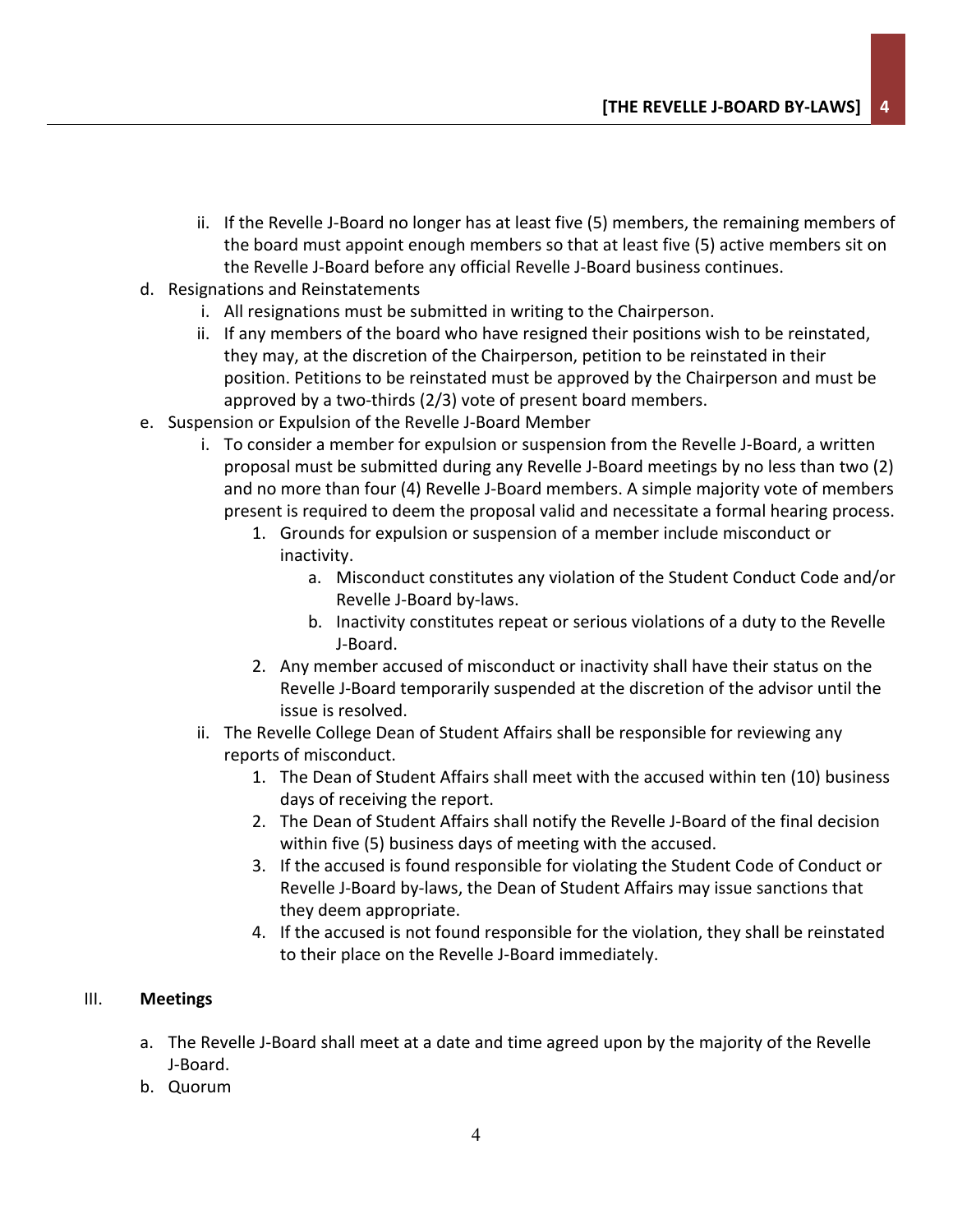- i. The Revelle J-Board may not conduct business unless a quorum of its members is present.
- ii. Quorum shall consist of one-half (1/2) of the total members, including the Chairperson.
- c. Attendance
	- i. In the event that a board member is unable to attend a meeting, or is unable to be present for the entirety of a meeting, member must notify the J-Board no less than twenty-four (24) hours prior to the meeting.
	- ii. Absences shall be excused at the discretion of the Chairperson or the advisor.
	- iii. Continued and unexplained absences will be grounds for review of membership.

# IV. **Duties and Responsibilities of the Revelle J-Board**

- a. Obligations to the community
	- i. The Revelle J-Board shall make available to the community the updated Revelle J-Board by-laws either via the Dean's Office or the Revelle College website.
	- ii. The Revelle J-Board shall participate in at least one (1) event per quarter that advertises the presence of the Revelle J-Board and advises on the rights and responsibilities of students, as time allows.
	- iii. The Revelle J-Board shall conduct its meetings publicly in accordance with the policies listed in Student Conduct Code except in the case of deliberations for appointments.
		- 1. Members of the public may present their comments or concerns at the beginning of each meeting.
		- 2. Members of the public may participate in open discussions, but shall not vote on issues.
- b. Duties of the Chairperson
	- i. The Chairperson shall be chosen annually by election by the members.
	- ii. Shall be affiliated with the Revelle J-Board for three (3) years.
		- 1. Shall serve as Chairperson for no more than one (1) year.
		- 2. Will have served for one (1) year as a general body member.
		- 3. Will serve for one (1) year as an advisor to the succeeding chairperson.
	- iii. Shall coordinate the application process to fill any empty Revelle J-Board positions. If the need should arise, may also recommend for the extension of any deadlines with the approval of the advisor.
	- iv. Shall lead a review of the Revelle J-Board by-laws every year.
	- v. Shall maintain the Revelle J-Board email account.
- c. Duties of the Director of Programming
	- i. The Director of Programming is a rotating position that shall be decided through an election prior to each event.
	- ii. Shall be responsible for coordination of one Revelle J-Board event. Coordinating an event includes: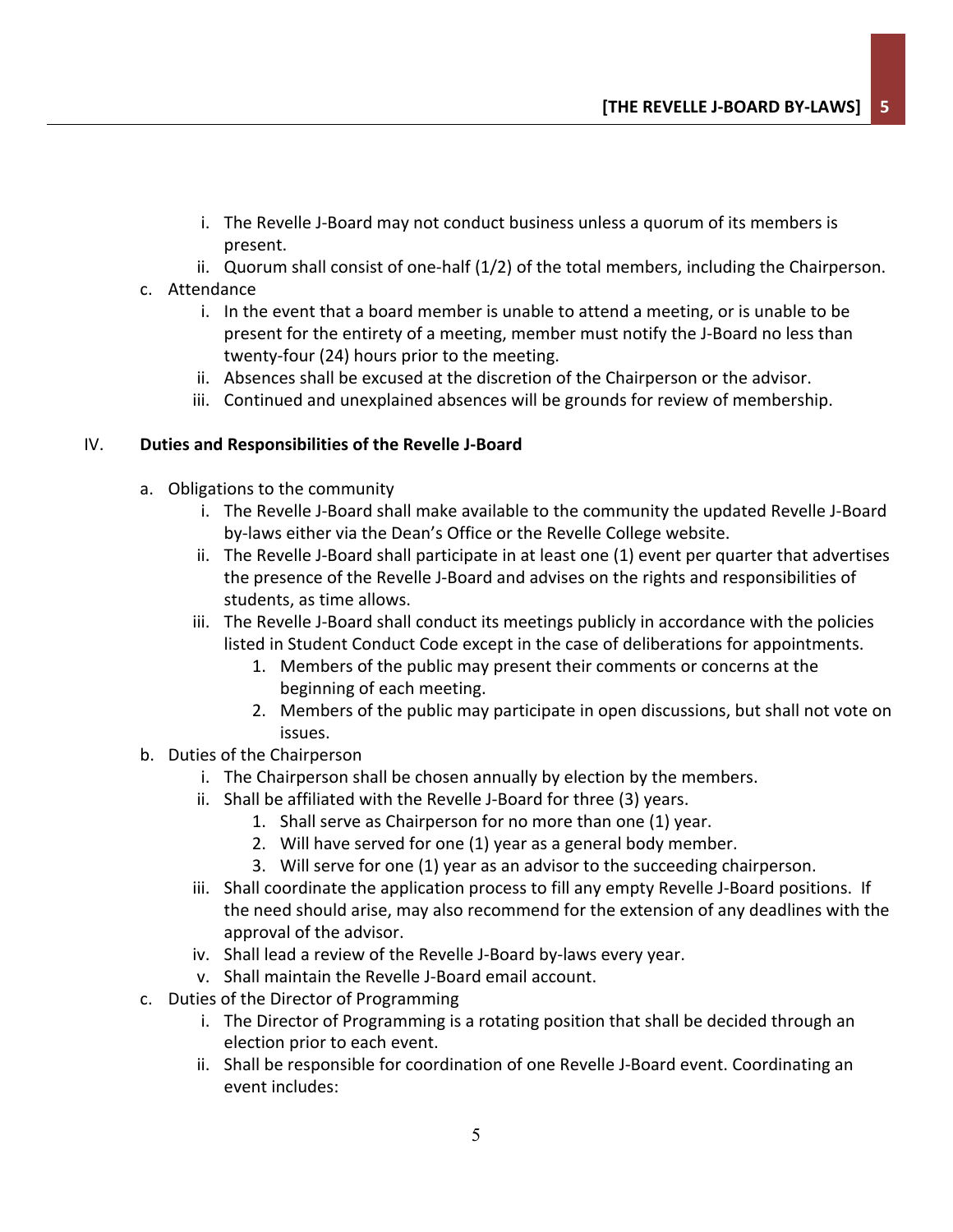- 1. Developing a timeline for the event.
- 2. Working with members to draft and submit a budget.
- 3. Ensuring that the event is sufficiently staffed.
- iii. As the position is on a rotating basis, it is suggested that members may be Director of Programming once per year in order to give other members the opportunity to fulfill the position.
- d. Duties of the Community Outreach Manager
	- i. The Community Outreach Manager shall be chosen annually by election.
	- ii. The Community Outreach Manager shall be responsible for publicizing events hosted by the Revelle J-Board.
	- iii. Shall maintain contact with the various advertising platforms around Revelle, including, but not limited to, the design interns, the managers of AllThingsRevelle, and the Senior RAs who operate the RA blurb submission form.
	- iv. Shall communicate during meeting the advertising platforms being used for each event and how members of the Revelle J-Board can help.
- e. Duties of the Secretary
	- i. The Secretary shall be chosen annually by election.
	- ii. Shall take minutes including attendance of every meeting.
	- iii. Shall upload the minutes no later than the following meeting.
- f. Duties of the Ex-Officio Representative to the Revelle College Council
	- i. The Ex-Officio Representative to the Revelle College Council shall be chosen annually by election.
	- ii. Shall attend attend all Revelle College Council meetings.
	- iii. Shall inform Revelle College Council of the aims of the Revelle J-Board each quarter.
- g. Duties of the Members of the Revelle J-Board
	- i. Members shall attend all Revelle J-Board meetings unless formally excused by the Chairperson or the advisor.
	- ii. Shall participate in at least one (1) event per quarter.

# V. **Appointments**

- a. Appointment of Members of the Revelle J-Board
	- i. The Chairperson shall be responsible for coordinating applications for the appointment process. It is also the responsibility of the Chairperson to oversee advertisement, recruitment, and interview process for open positions.
	- ii. Applications are to be made available no later than the beginning of the 3rd week of Spring Quarter every academic year.
	- iii. The Revelle J-Board shall conduct interviews for the Revelle J-Board positions for the following academic year no later than the end of the 5th week of the Spring Quarter.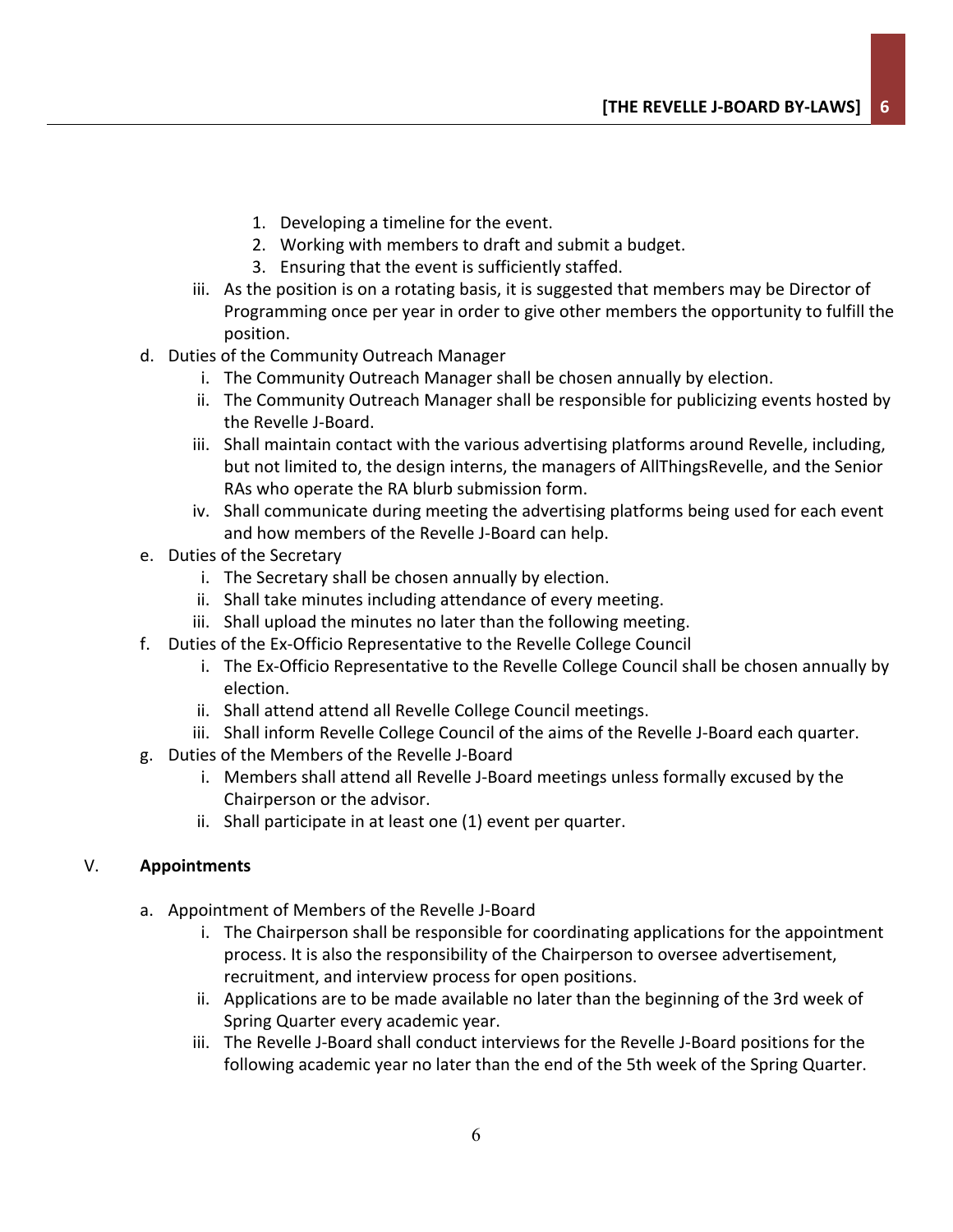- iv. Appointments to open positions must be approved by a simple majority of those involved in the interview process.
- v. Students selected for the Revelle J-Board must be notified within a week.
- b. Appointment of the Revelle J-Board Principal Members
	- i. The Revelle J-Board Principal Members shall be composed of the Chairperson, the Director of Programming, Community Outreach Manager, Secretary, and Ex-Officio Representative to the Revelle College Council.
	- ii. Any members interested in the position of principal members must announce their interests and state their qualifications no later than week 10 of Winter Quarter.
	- iii. During the Week 5 meeting of Spring Quarter, members of the Revelle J-Board shall elect new principal members from the interested applicants. The position shall be decided by a simple majority.
	- iv. Candidates running for principal member positions may not cast votes in the election.
	- v. The new principal members shall work with the former principal members to coordinate upcoming events for the remainder of Spring Quarter

# VI. **Affiliation with the Revelle College Council**

- a. The Revelle J-Board is to remain a separate governing body, which is entirely separate from the Revelle College Council.
- b. The Revelle J-Board will have an Ex-Officio representative in the Revelle College Council. Any member of the Revelle J-Board may serve as the Ex-Officio and will hold the position for an entire term.
- c. The Revelle J-Board will hear appeals from the Revelle College Council or current Revelle students including but not limited to the following:
	- i. Amendments to the Constitution
		- 1. If any current Revelle student objects to changes made by the Council, he or she may bring the objection to the Revelle Judicial Board Chair. The Chair shall review the case and, if the change is deemed unconstitutional, shall schedule a hearing. If the Judicial Board rules in favor of student who raised the objection, the amendment will be overturned.

# ii. Reinstatement

- 1. If a member of Revelle College Council is removed due to attendance reasons, they may submit a written appeal to the Revelle Judicial Board within five (5) academic days of the date of the notification. The Revelle Judicial Board Chairperson shall inform the RCC President upon receipt of an appeal and gather any relevant materials before arriving at a decision. The Chairperson will inform the Revelle College Council President of the J-Board's decision.
- iii. Elections
	- 1. Procedure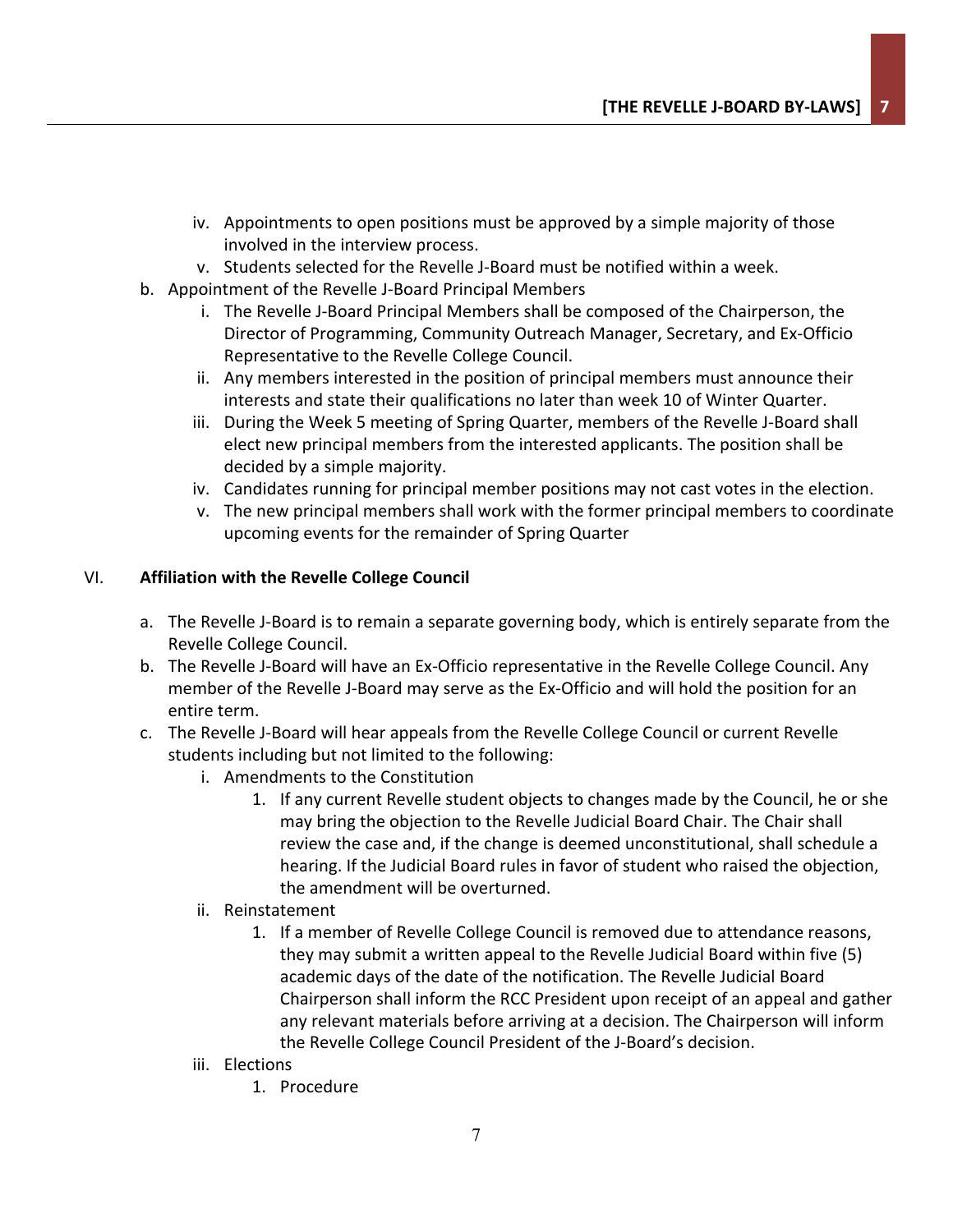- a. The Revelle J-Board shall serve as the hearing board for all appeals relating to decisions made by the Election Committee.
- b. Appeals shall only be considered on the grounds of demonstrated partiality by a member of the Election Committee, emergence of new evidence, or sanctions issued that were disproportionate to the violation.
- c. Appeals must be filed within two (2) academic days following the rendering of the written decision by the Board of Inquiry to the Revelle Judicial Board.
- d. The Revelle J-Board must agree to hear an appeal by a majority vote. Parties involved in the hearing must be notified of the date of the hearing at least five (5) business days before the hearing. At least 4 voting members and the chair must be present at the hearing to have quorum, and a simple majority vote decides the case. The J-Board will inform the Election Committee within five (5) academic days.
- e. Should any vote of the Revelle J-Board result in a tie, the decision and sanctions of the Board of Inquiry shall stand.
- 2. Revelle Judicial Board Authority

The Revelle Judicial Board has the authority to:

- a. Overturn the decision of the Election Committee, or allow the decision and subsequent sanctions to stand.
- b. Void an election only if they find that the procedures governing the election were not followed and because of this, the outcome of the election was substantially affected.

# VII. **Amendment of the Revelle J-Board by-laws**

- a. Any member of the Revelle J-Board may propose amendments to these by-laws at any time. Proposed changes to the Revelle J-Board by-laws must be submitted in writing.
- b. Amendments to the Revelle J-Board by-laws require a simple majority vote.
- c. The Revelle J-Board shall conduct a review of the by-laws at every two years, to be completed by 10<sup>th</sup> week of Winter Quarter, to ensure that the by-laws remain compliant with the Student Conduct Code.

# VIII. **Transition Information**

Below are various resources, including website links, that members of the Revelle J-Board may find helpful throughout their tenure.

RCC-Related Resources:

[Funding Process and Accounts](http://revelle.ucsd.edu/_files/student-life/involvement/student-govt/rcc/fund-proc-acct-feb20-2014.pdf) [PDF]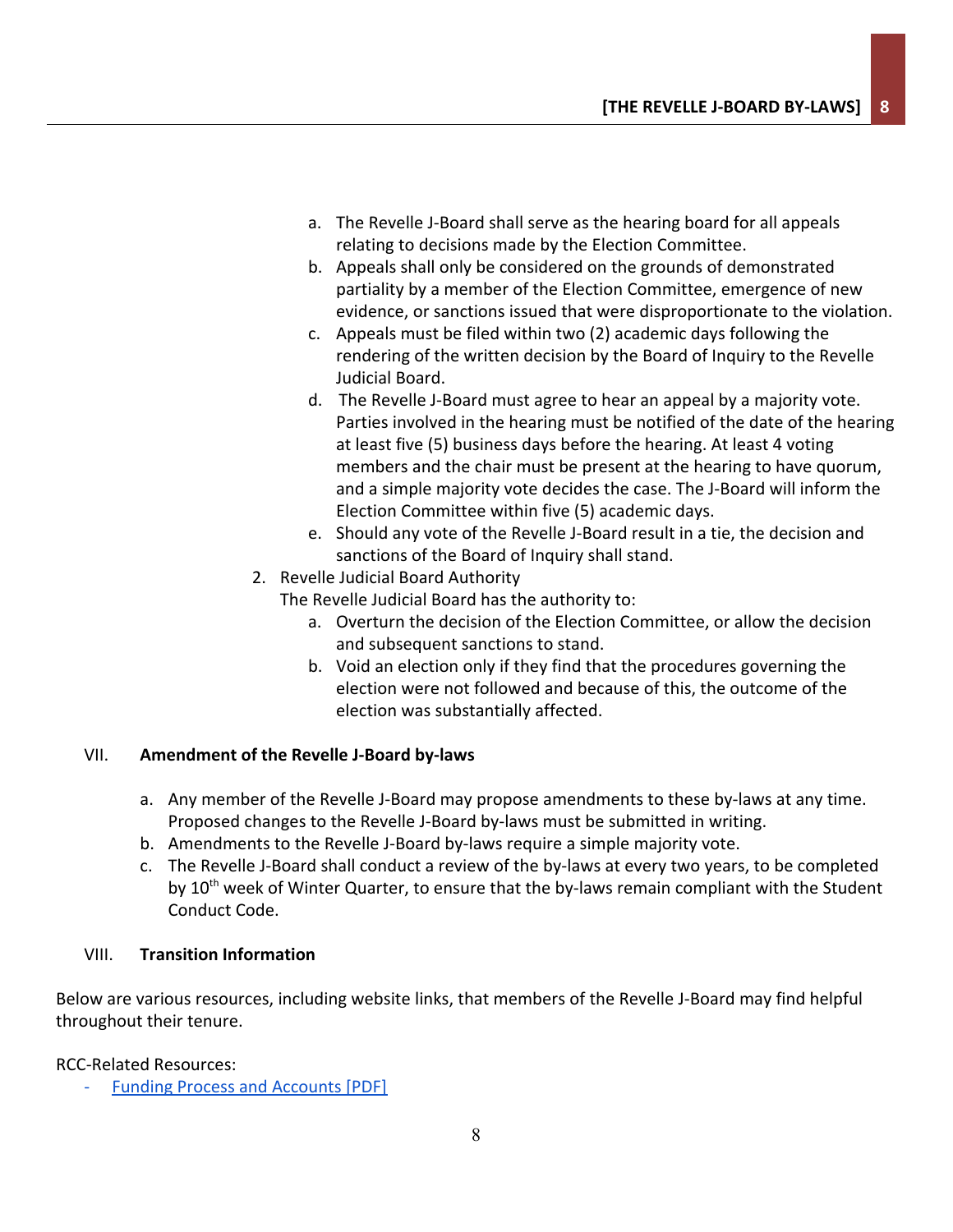- **[Funding Request Instructions](http://revelle.ucsd.edu/_files/student-life/involvement/student-govt/rcc/rcc-fund-req-instr-201516.docx) [DOCX]**
- [Itemized Budget Template](http://revelle.ucsd.edu/_files/student-life/involvement/finance/rcc-fin-budget-template.xlsx) [XSLX]
- **[Event Descriptions Template](http://revelle.ucsd.edu/_files/student-life/involvement/finance/rcc-fin-event-descrip-template.docx) [DOCX]**
- [Event Attendee List](http://revelle.ucsd.edu/_files/student-life/involvement/student-govt/rcc/event-attendee-list-feb27-2014.pdf) [PDF]
- **[Prize Distribution Form](http://revelle.ucsd.edu/_files/student-life/involvement/finance/prize-dist-form-june24-2014.pdf) [PDF]**
- [Post Event Report Form](http://revelle.ucsd.edu/student-life/involvement/student-govt/post-event-report-form.html)

#### Reimbursement Forms:

- Reimbursement forms can be found in the ResLife office
- [Information on Filling out the Reimbursement Form](https://docs.google.com/viewer?a=v&pid=sites&srcid=ZGVmYXVsdGRvbWFpbnx1Y3NkcmhhfGd4OjQwMzllOTQzMjkyYWI4Mzc)

#### Advertisements:

- [Infolink](https://revelle.ucsd.edu/student-life/resources/infolink-submission.html)
- [ResLife Blurb Submission](https://docs.google.com/forms/d/e/1FAIpQLSdfYvOVj8sL7beSvlB1T12RRP6eXgTRXdeRJKLNIRNtGKmvCw/viewform?c=0&w=1)

#### Reservations:

- [Revelle Conference Rooms](https://docs.google.com/forms/d/1T9_3r0RQT6uNHQutVyTVC0Qr3VMU_av46Oa8jyB9tuc/viewform)
- [Revelle Plaza](http://revelle.ucsd.edu/student-life/resources/plaza-form.html)
- [Stonehenge](http://revelle.ucsd.edu/student-life/resources/lajolla-project.html)
- **[Equipment Reservations](http://goo.gl/forms/fgtTW394vp)**

# External Resources:

- [Imprints](http://blink.ucsd.edu/sponsor/imprints/index.html)
- [Full Potential Martial Arts](http://www.fullpotentialma.com/)
- [Care at SARC](https://students.ucsd.edu/sponsor/sarc/)
- **[Student Legal Services](https://students.ucsd.edu/sponsor/student-legal/)**
- [Office of Student Conduct](https://students.ucsd.edu/sponsor/student-conduct/)
- [UCPD](https://police.ucsd.edu/)

General Resources:

- Additional resources can be found in the two Blake Storage Rooms, the RA Storage Room (in the Poster Room), and in the Revelle Leadership Conference Room. Keys for these rooms can be obtained in the Revelle College Center underneath Blake Hall.
- [Sign Up/Sign In Sheet](https://drive.google.com/open?id=1513_ylCTbKY6vHE2Ikk-k3zQHO955W7B)
- [Liability Group Waiver](https://docs.google.com/viewer?a=v&pid=sites&srcid=ZGVmYXVsdGRvbWFpbnx1Y3NkcmhhfGd4OjNjMzczMjk2YmNiOGFkOGI)
- The Revelle J-Board spinning wheel can be found in Galbraith Storage